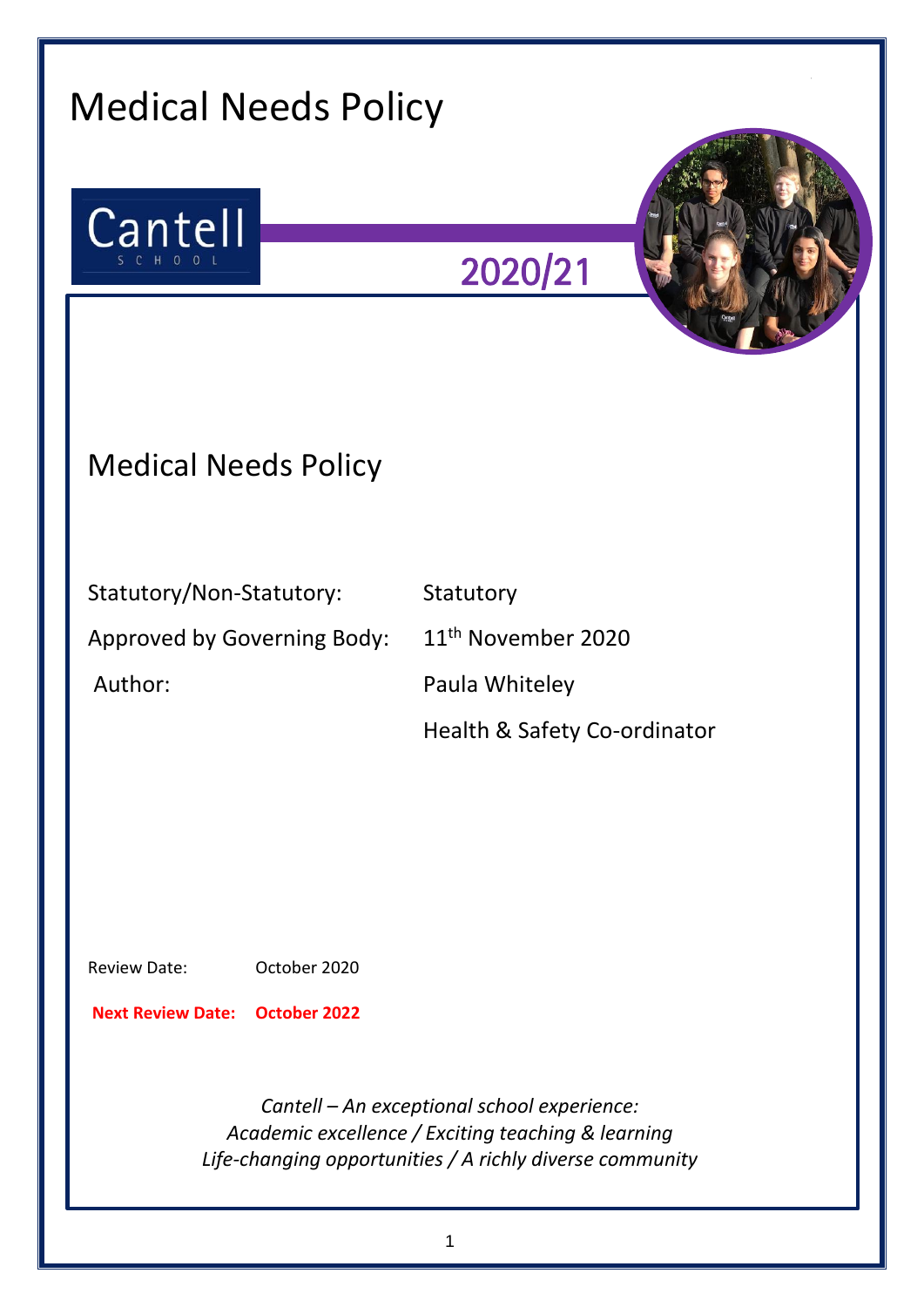In September 2014, a new section of the Children and Families Act 2014 placed a duty on schools to make arrangements for supporting students at the school with medical needs. The aim is to ensure that all students with medical conditions are properly supported in schools, so that they can play a full and active role in school life, remain healthy and achieve their academic potential. Students with medical conditions cannot be denied admission or excluded from school on medical grounds alone, unless accepting a student in school would be detrimental to the health of that student or others.

At Cantell School we:

- Believe that all students at school with medical conditions should be properly supported so that they have full access to education, including school trips and physical education.
- Will put in place arrangements to support students in school with medical conditions.
- Consult with health and social care professionals, students and parents to ensure that the needs of students with medical conditions are effectively supported.
- Want parents to feel confident that their child's medical condition will be supported effectively in school and that they will be safe.
- Will address any associated social and emotional implications in addition to the educational impacts a student with additional medical needs may experience.

It is recognised that some students with medical conditions may also be disabled. Some may also have a Special Educational Need (SEN) and a Statement or Educational Health and Care Plan (EHC Plan). For students with SEN this policy should also be read in conjunction with the SEN policy and Code of Practice.

# **Responsibilities**

#### **Governors**

The Governing Body has overall responsibility for school policies and recognises that they must comply with their duties under the Equality Act 2010, in addition to those in the Children and Families Act 2014, by making sure that arrangements are in place to support students with medical needs, including the appropriate level of insurance being in place to cover staff providing support to students with medical conditions.

#### **Headteacher**

The Headteacher is responsible for ensuring that policies are implemented effectively and that all relevant staff are aware of the student's condition and that the information will be treated in confidence and in a sensitive manner. (This responsibility may be delegated). They should also ensure that there are sufficient numbers of trained staff available to provide the necessary care and that the school is insured to support students in this way.

#### **School**

Any member of Cantell School staff may volunteer, or be asked, to provide support to students with medical conditions, including the administering of medicines, although they cannot be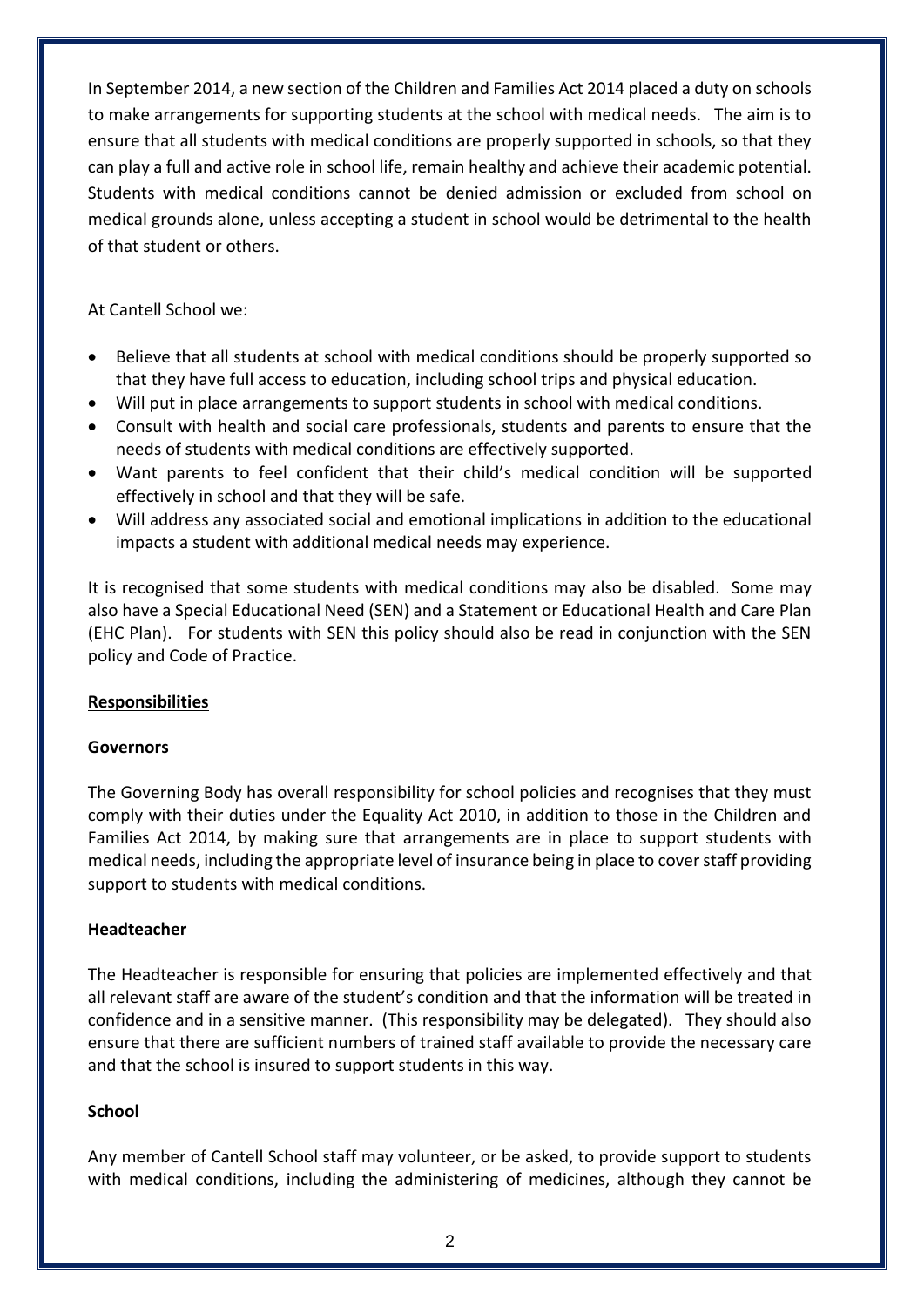required to do so. The school will ensure that there are enough trained staff on site to provide medical care and ensure appropriate storage of medication as and when needed.

### **School Nurse and other qualified health care professionals including GPs and paediatricians**

Health Care professionals are responsible for notifying schools when a student has been identified as having a medical condition, which will require the student to be supported in school. They will work with the school to determine the training needs of school staff and agree who would be best placed to provide this training, as well as supporting them in drawing up a care plan, which will identify all the medical needs of the individual and how best to support this.

### **Local Authorities (LA)**

The LA is the commissioner of School Nurses. Under Section 10 of the Children Act 2004, they have a duty to promote co-operation between relevant partners with a view to improving the well-being of students. They also provide support, advice and guidance to ensure that a healthcare plan can be delivered effectively, particularly for those students with a statement of special educational need or EHC Plan.

#### **Parent/Carers**

Parents know their children best and they have a wealth of knowledge about their child that nobody else has. Their input into care plans and medical healthcare plans is invaluable.

It is the Parent/Carer's responsibility to ensure that any children who are ill are kept at home. Parent/Carers should provide sufficient reliable contact numbers for use in case of emergency or illness.

#### **Students**

Students will be fully involved in discussions about their medical support needs and will contribute as much as possible to the development of their individual healthcare plan, since they know how their condition affects them.

Some students are competent to manage their own health needs and medicines. The school, after discussion with the parents, child and other relevant healthcare professionals, will encourage such students to take responsibility for managing their own medicines. This will be reflected in their individual healthcare plans.

#### **Procedures and Actions**

#### **Specialist medical support**

Where a student is in need of specialist medical assistance e.g. medical disability, anaphylaxis, asthma (where a prescribed inhaler is required in school), etc. a care plan will be drawn up in consultation with the students, parents and relevant medical health care professionals. It is proposed that this would be done as quickly as possible, preferably within no more than two weeks of the student first arriving at Cantell School, or notification of the medical need and will be reviewed at least annually, or in the case of changing medical needs more often as required.